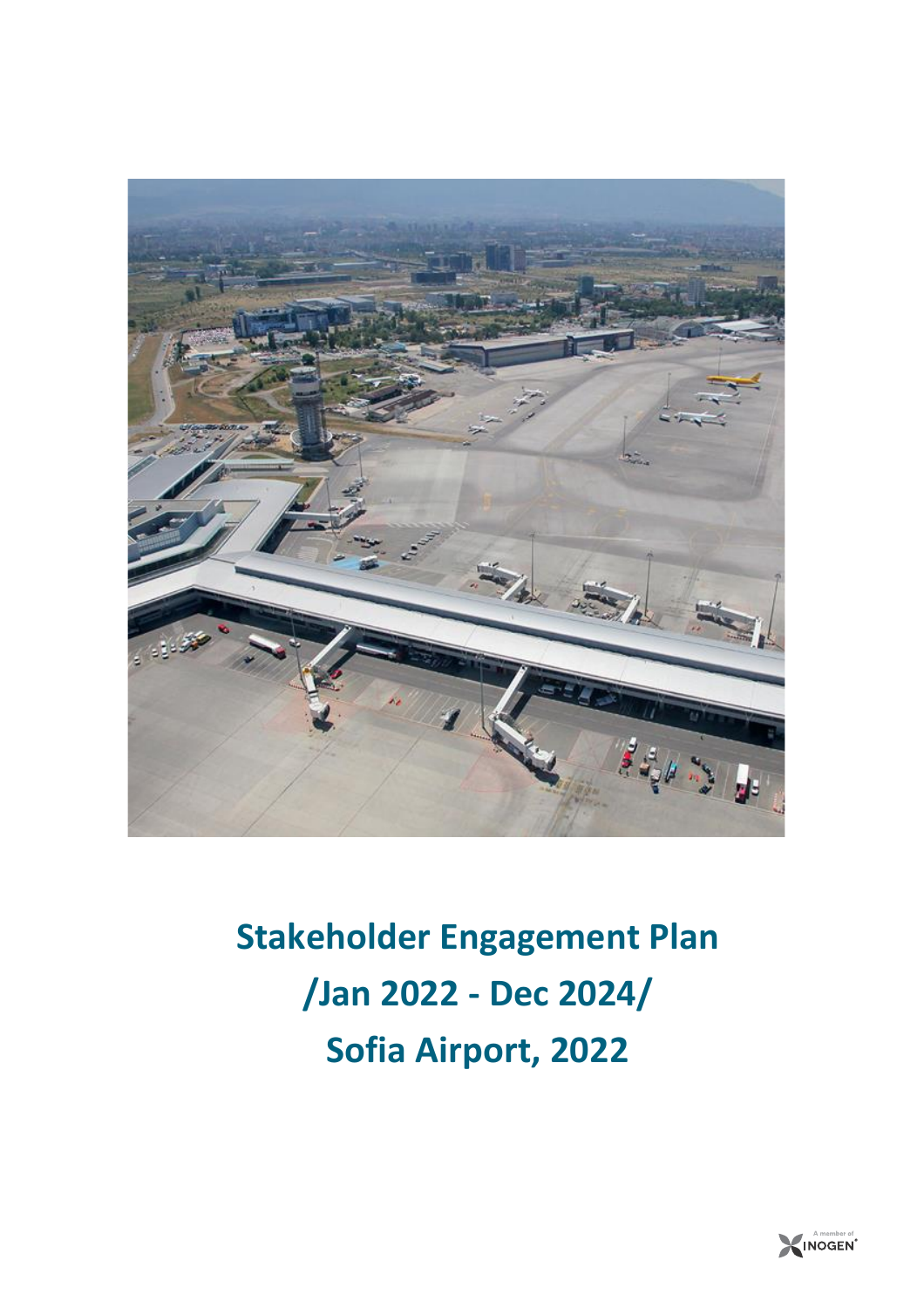# **Table of Content**

| $\mathbf{1}$ |     |  |  |
|--------------|-----|--|--|
| 2            |     |  |  |
| 3            |     |  |  |
|              |     |  |  |
|              |     |  |  |
| 4            |     |  |  |
|              |     |  |  |
|              | 4.2 |  |  |
|              |     |  |  |
| 5            |     |  |  |
|              | 5.1 |  |  |
|              | 5.2 |  |  |
| 6            |     |  |  |
| 7            |     |  |  |
| 8            |     |  |  |
| 9            |     |  |  |
|              |     |  |  |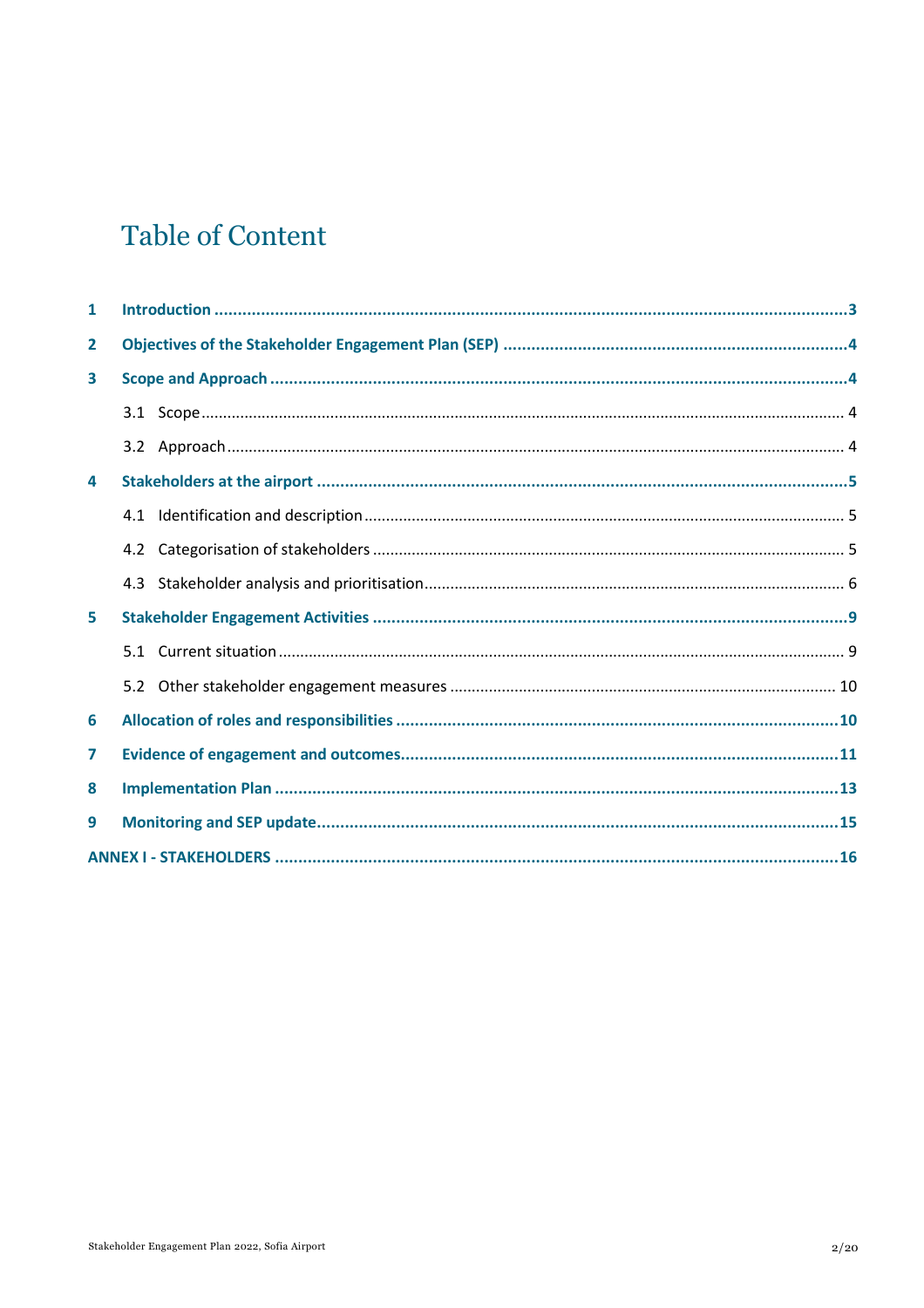## <span id="page-2-0"></span>1 Introduction

**Sofia Airport (SA)** is the largest international airport on the territory of the Republic of Bulgaria.

SA is certified according to the requirements of the International Organization for Standardization (ISO) with certificates according to two standards: [ISO 9001:2015](https://www.sofia-airport.bg/sites/default/files/sc_certificate_iso_9001-2015_2021_1_0.pdf) (Quality Management) and [ISO](https://sofia-airport.eu/wp-content/uploads/2021/12/sc_certificates_iso_14001-2015_2021_1.pdf)  [14001:2015](https://sofia-airport.eu/wp-content/uploads/2021/12/sc_certificates_iso_14001-2015_2021_1.pdf) (Environmental Management). The ISO certifications ensure that all activities carried out by SA are directed towards efficient resource management and continuous improvement of the quality of services offered, focusing on meeting the needs of the end user.

The applied ISO standards cover the entire range of activities performed by SA as an airport operator in accordance with the Civil Aviation Act, including other activities performed by the company such as ground handling, commercial activity, renting out of terrain, premises, commercial sites, and facilities and other fixed tangible assets.

In 2016 SA applied for accreditation at Level 1 of the Airport Carbon Accreditation Program and was certified accordingly by ACI EUROPE that same year.

In 2017, as part of the preparation to upgrade to Level 2 of ACA Sofia Airport prepared a **Carbon Management Plan (CMP) for the period 2017- 2020** to demonstrate its efforts to reduce GHG emissions. The CMP was prepared in compliance with the requirements of the Greenhouse Gas Protocol (GHGP) for Scope 1 (direct carbon emissions) and Scope 2 (indirect emissions related to electricity consumption) as well as GHGP for airports, and following the ACI Guidance Document for Level 2 of ACA. Subsequently, SA received a certification under the ACI EUROPE

Airport Carbon Accreditation Programme at [Level](https://sofia-airport.eu/wp-content/uploads/2021/12/aca_certificate_europe_2021-2022_reduction_sofia_sc.pdf)  [2 Reduction.](https://sofia-airport.eu/wp-content/uploads/2021/12/aca_certificate_europe_2021-2022_reduction_sofia_sc.pdf)

As of 20.04.2021 SOF Connect AD effectively took over the management and operation of Sofia Airport as the airport operator, by virtue of the contract signed on 22.07.2020 for awarding a concession for Sofia Airport.

SOF Connect is in the process of extending the carbon accreditation of Sofia Airport to Level 3. In line with the requirements for this level, SOF Connect must elaborate a **Stakeholder Engagement Plan** and extend the reporting of the SOF Connect carbon footprint to **include all relevant Scope 3 emissions** that an airport can **guide and influence**.

The current Stakeholder Engagement Plan (SEP) is prepared in parallel with the Carbon Management Plan of SOF Connect for the period 2022-2025.

The SEP provides identification, categorisation and prioritisation of all relevant stakeholders to Scope 3 and how the airport plans to engage with them to achieve their carbon reduction emission targets. Concrete measures with a timeframe and responsibilities are defined in the Plan. Next to this, output indicators are set to measure the efforts of SOF Connect on carbon management at SA. The commitments of SOF Connect to its Stakeholders are described in the company's [Code](https://sofia-airport.eu/about-us/code-of-ethics/)  [of Ethics.](https://sofia-airport.eu/about-us/code-of-ethics/)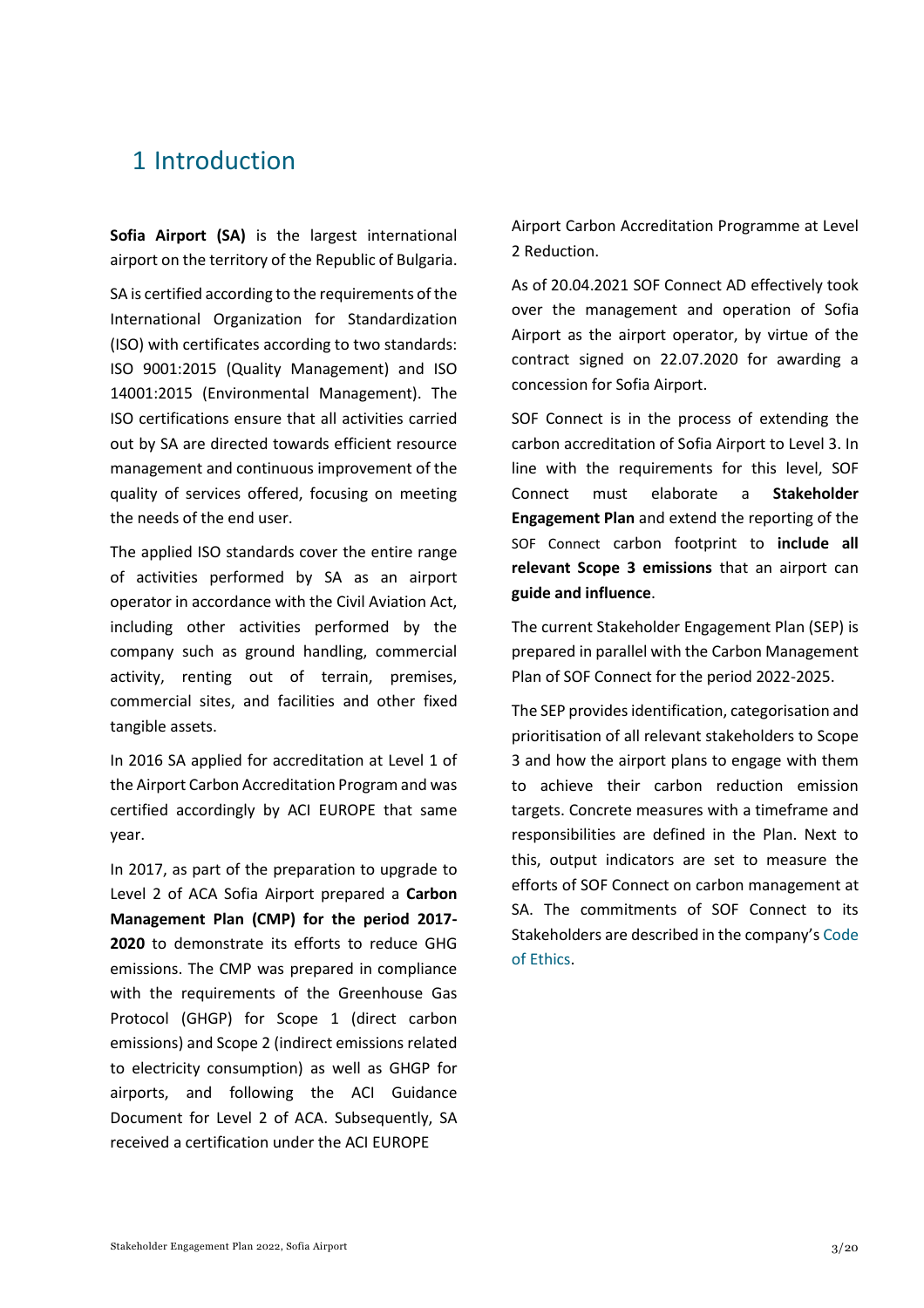# <span id="page-3-0"></span>2 Objectives of the Stakeholder Engagement Plan (SEP)

The main objective of the Stakeholder Engagement Plan (SEP) by SOF Connect AD is to **demonstrate an engagement** with its stakeholders at the airport with **planning actions** and **responsibilities** that should lead to an **improvement of energy efficiency and the reduction of the airport carbon emissions.** 

# <span id="page-3-1"></span>3 Scope and Approach

### <span id="page-3-2"></span>3.1 Scope

The scope of the current Stakeholder Engagement Plan is three years, covering the period from **01.01.2022 to 31.12.2024**. The SEP can be reviewed and updated prior to 2025 if considerable structural changes or other external factors influence its implementation.

## <span id="page-3-3"></span>3.2 Approach

The approach to stakeholder engagement as outlined in this plan is based on the **principles** of **inclusiveness, transparency, responsiveness, accountability,** and **respect for rights**. These principles are adopted from the *Stakeholder Participation Guidance* of the Initiative for Climate Action Transparency (ICAT) that aims to provide guidance for the GHG assessment, sustainable development and policies<sup>1</sup>.

The steps for the preparation of the SEP are the following:

- Identification and description of stakeholders, whose activities may influence the carbon emissions / carbon footprint;
- Categorisation and assessment of stakeholders;
- Prioritisation of stakeholders;
- Definition of actions and measures to engage stakeholders in achieving targets of carbon emissions reduction;
- Development of an implementation plan for the realisation of the defined measures and allocating responsibilities for cooperation, timings and evidence for outcomes;
- Setting a process for SEP implementation and monitoring.

<sup>1</sup> https://climateactiontransparency.org/wp-content/uploads/2020/01/Draft-2018-version-of-the-Stakeholder-Participation-Guide.pdf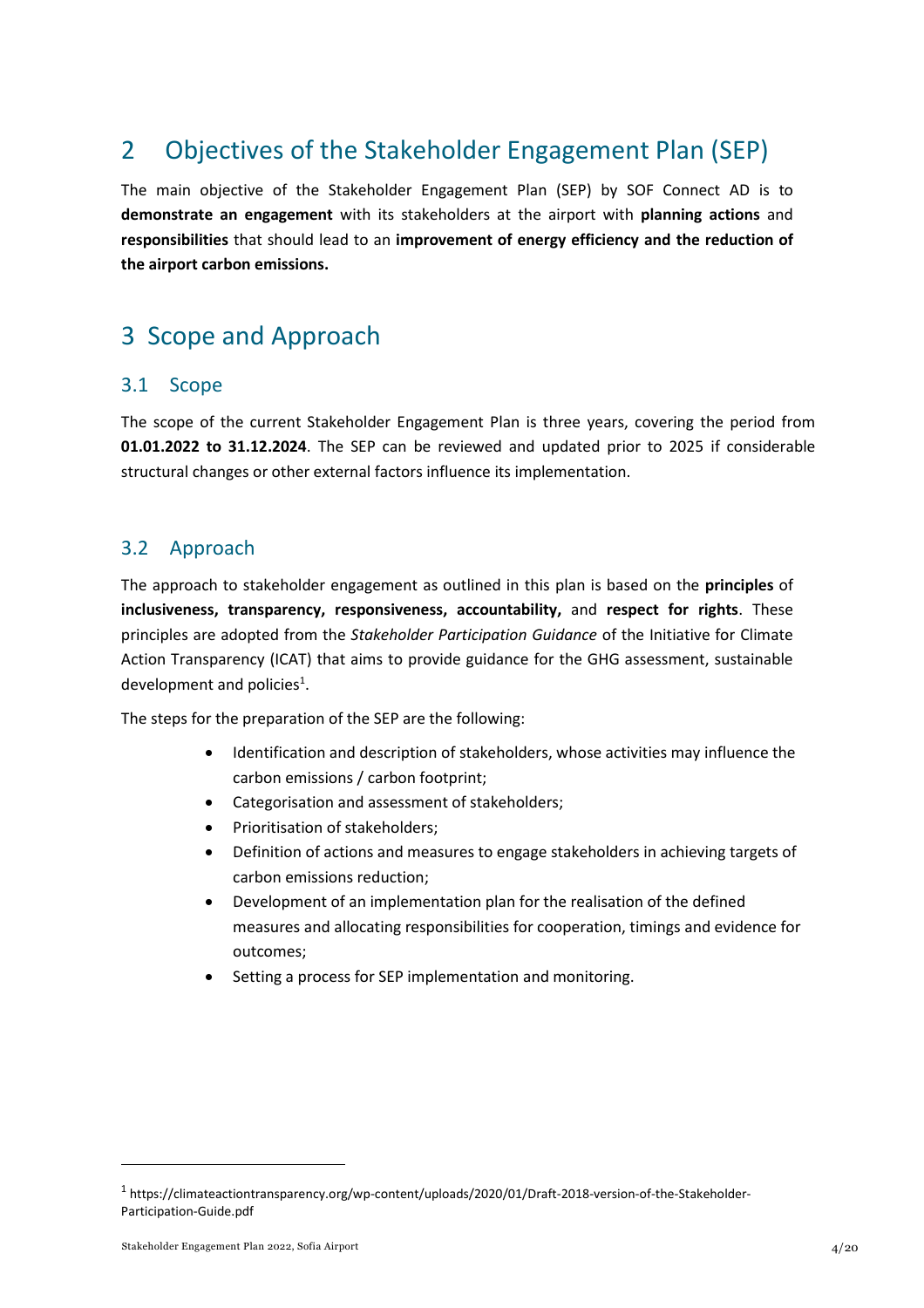# <span id="page-4-0"></span>4 Stakeholders at the airport

## <span id="page-4-1"></span>4.1 Identification and description

Subject of the SEP are stakeholders who, through their operations, activities or actions, can influence Sofia Airport's carbon footprint and who are generally associated with Scope 3 emissions (emissions from other sources related to the activities of the airport). The relevant stakeholders identified are tenants and companies operating at the airport, SOF Connect employees across all of its operations, passengers, visitors and other external stakeholders relevant to the airport's activities, such as the general public, NGOs and aviation interest groups.

A detailed list of the identified stakeholders is presented in **Annex I** to the SEP.

## <span id="page-4-2"></span>4.2 Categorisation of stakeholders

For the purpose of developing this SEP, stakeholders relevant to scope 3 emissions were identified and categorised in **three categories based on the type of their activity and relation to SOF Connect** (Table 1).

The three categories of stakeholders are as follows:

**Group I**. External stakeholders 'on-site'

The group covers stakeholders contributing to emissions that are a consequence of the activities of the airport but occur from sources not owned and/or controlled by SOF Connect.

These are the stakeholders, external to SOF Connect, which are generally operating on the territory of the airport and/or generally performing activities that have a direct link to Scope 3 emissions. Such stakeholders are, for example: airlines, ground handling operators, tenants (businesses & services), passengers, etc.

#### **Group II**. Airport staff

The group represents the internal stakeholders for SOF Connect, i.e., the employees within all company operations whose actions and behaviours contribute to scope 3 emissions.

#### **Group III**. External stakeholders 'off-site'

The group covers external stakeholders that are not operating on the territory of the airport but through their decisions, actions, established rules or other activities may indirectly affect Scope 3 emissions of SOF Connect. Such stakeholders are decision-making bodies, energy or service suppliers, non-governmental organizations, the general public, etc.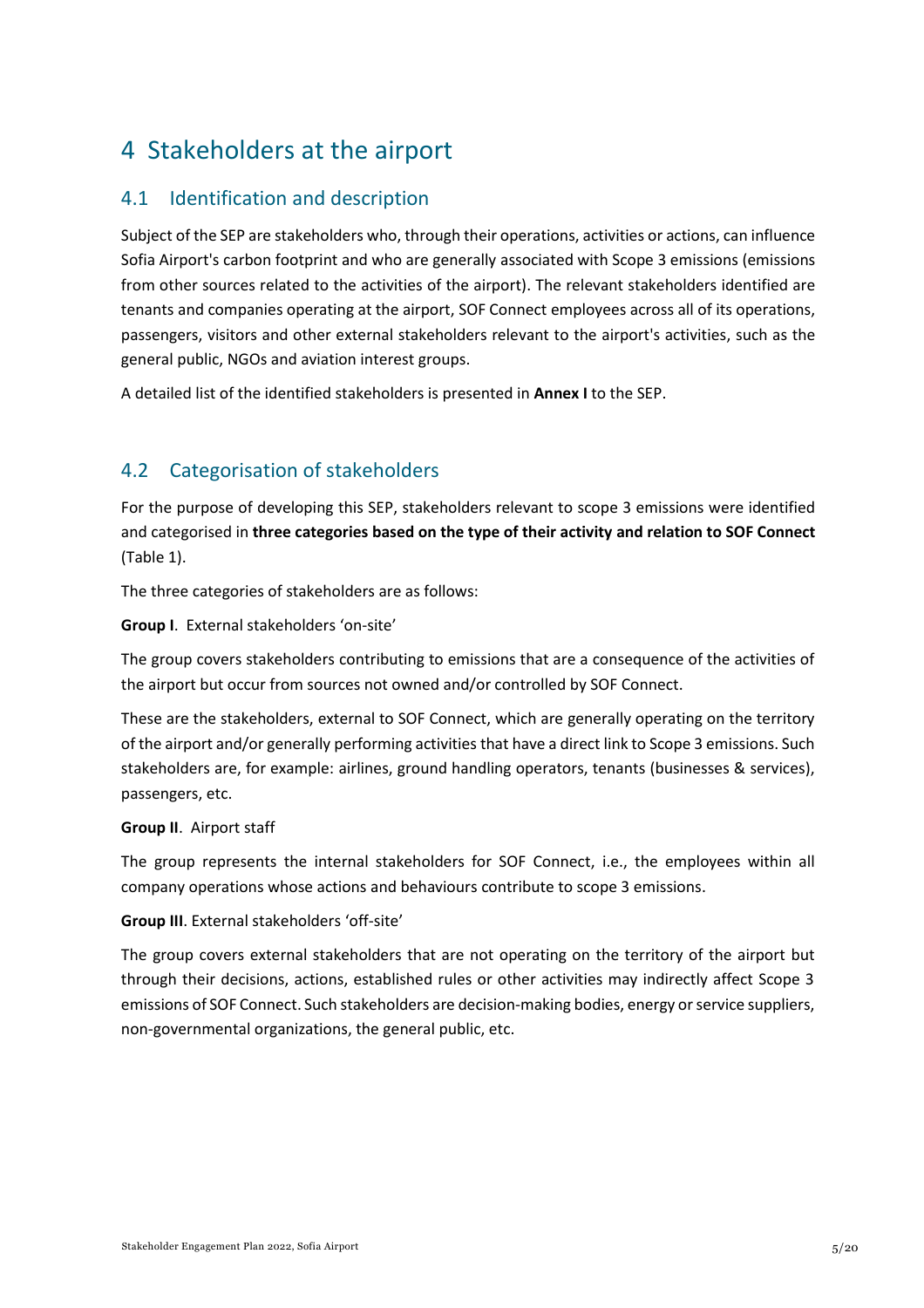## <span id="page-5-0"></span>4.3 Stakeholder analysis and prioritisation

#### ▪ **Stakeholder analysis**

To identify **key stakeholders** and subsequently develop targeted measures within the scope of the plan, an **analysis of stakeholders** was carried out using a **Stakeholder analysis matrix** [\(Figure 1\)](#page-5-1)**.**  Taking the **stakeholders' impact** on **carbon emissions** and **the Influence SOF Connect has on** each stakeholder subgroup into account, stakeholders were assessed on a scale of five levels (high, medium-high, medium, medium-low, low) and allocated to one of four quadrants.



<span id="page-5-1"></span>*Figure 1 Stakeholder analysis matrix*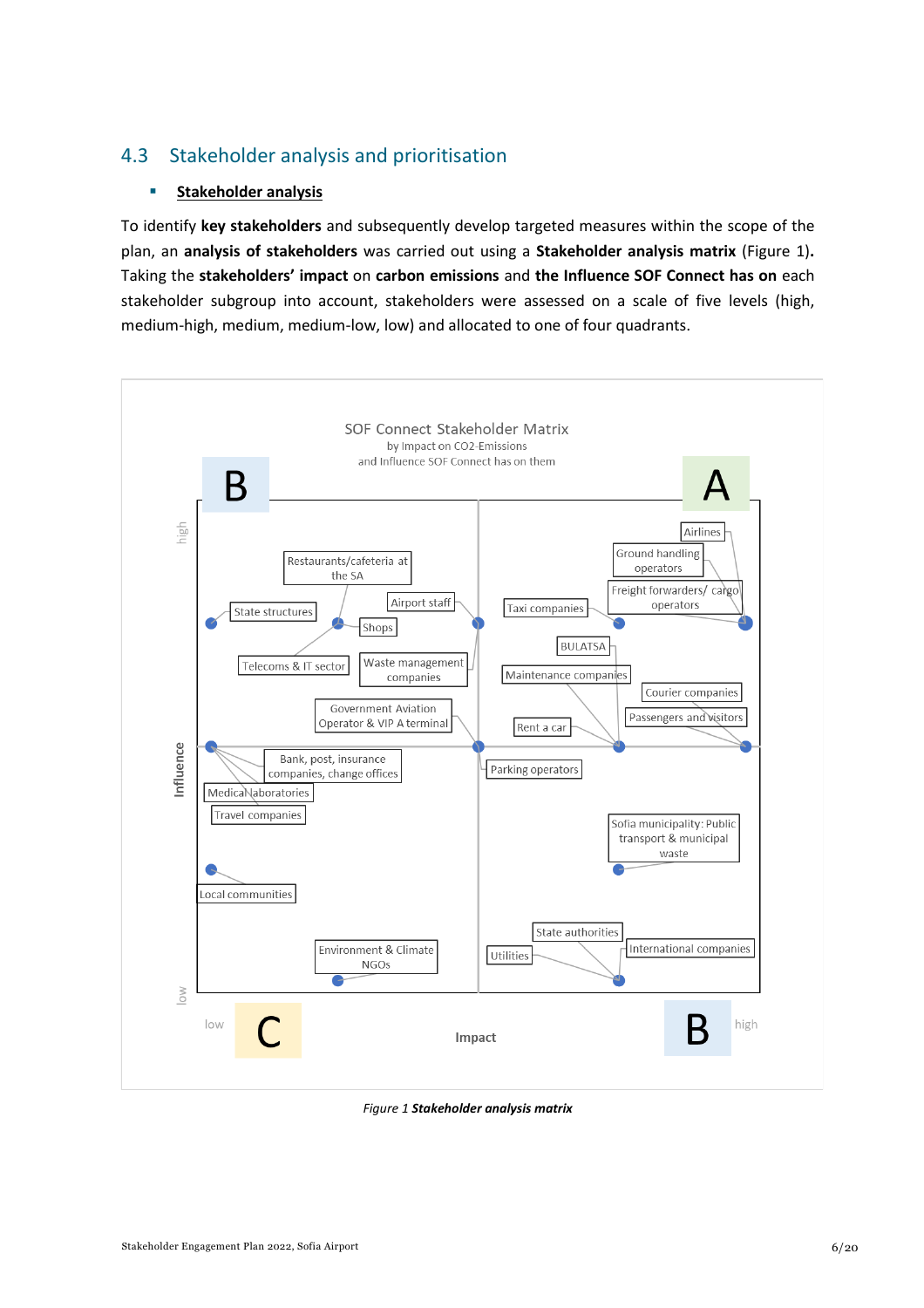#### ▪ **Stakeholder priority groups**

As a result of the Stakeholder analysis, stakeholders were prioritised as follows:

- **A. Stakeholders of high priority**: causing the highest level of carbon emissions and energy consumption through their activity (high and medium-high impact) AND having a high potential to be influenced on their carbon emissions (high and medium-high influence);
- **B. Stakeholders of medium priority**:
	- causing high/medium-high/medium levels of carbon emissions and energy consumption through their activity AND having a low/medium-low/medium potential to be influenced; and
	- causing low/medium-low/medium levels of carbon emissions and energy consumption through their activity AND having a high/medium-high/medium potential to be influenced.
- **C. Stakeholders of low priority**: causing low/medium-low level of carbon emissions and energy consumption through their activity AND having a low/medium-low potential to be influenced.

This Plan aims to identify specific measures and actions to engage stakeholders in the process of reducing emissions at Sofia Airport and improving energy efficiency. For this reason, **measures are mainly focused on selected stakeholders in priority groups A and B** that either contribute significantly to emissions reduction or may be influenced by targeted actions, decisions or partnership initiatives of SOF Connect.

#### **Potential for guidance and influence of stakeholders**

In assessing the potential for stakeholders to be guided and influenced, a high or low potential was considered based on the interconnectedness of the relevant stakeholders with the operational activities of SOF Connect. To specify more clearly the means of stakeholders' engagement, it was further identified which stakeholders can be **guided** and **influenced** by targeted actions and engagement activities based on the following assumptions:

- With high potential to be guided are the stakeholders, who have a contractual relationship with SOF Connect and/or are directly dependent on the operations and management decisions of the airport operator and/or may be engaged on the basis of a partnership or other legal agreement. These stakeholders are considered stakeholders which potentially can **be guided** by SOF Connect.
- With less potential to be influenced are stakeholders who do not have a contractual relationship with SOF Connect and/or their overall operational activities are unlikely to be influenced by SOF Connect and/or their behaviours and actions can be influenced through awareness campaigns and sharing of best practices and good examples based on partnership agreements may be implemented. These stakeholders are considered as stakeholders with potential **to be influenced** by SOF Connect.

The results of the prioritisation and of 'guidance' and 'influence' potential of the selected stakeholders are presented in Table 1.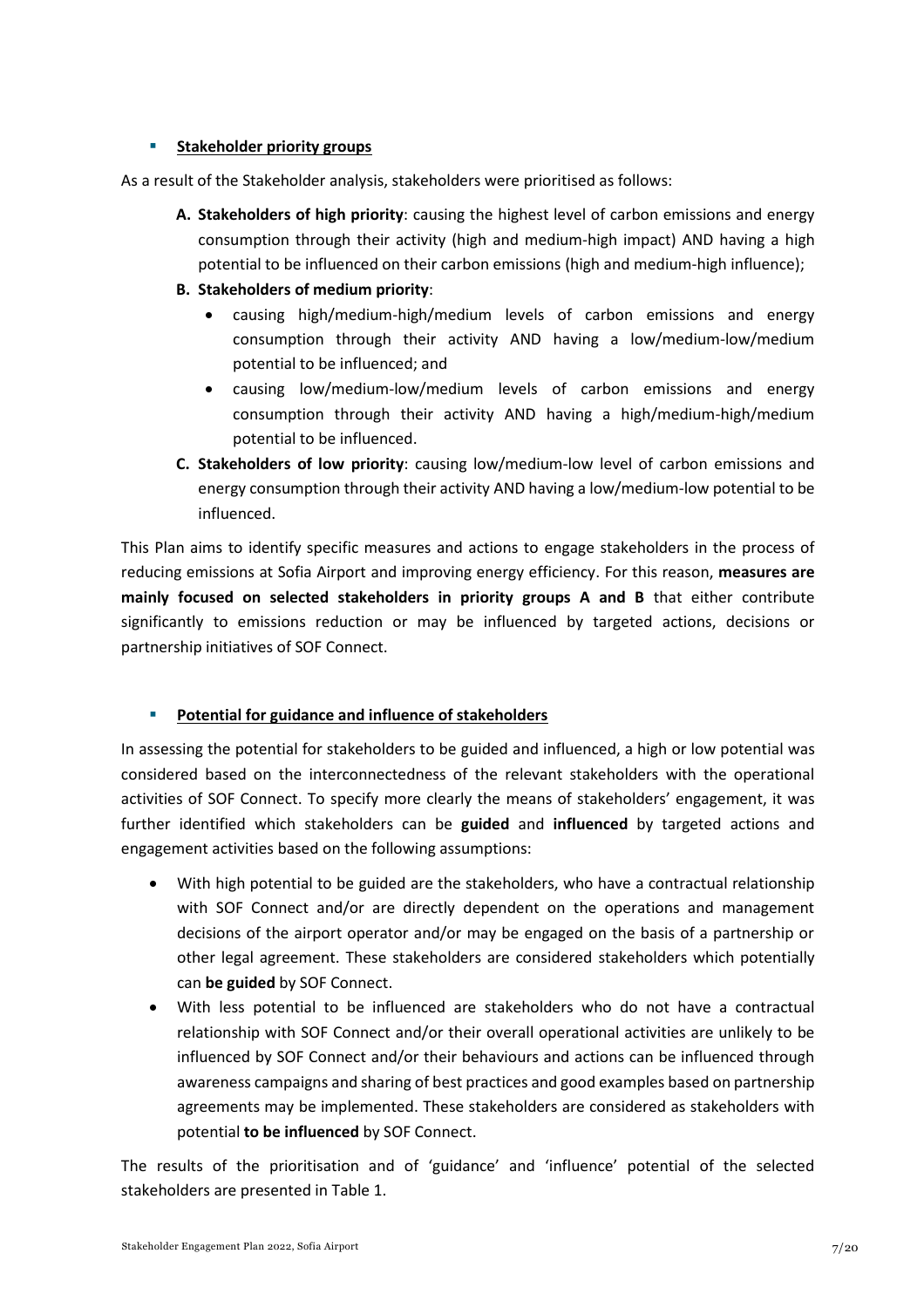## *Table 1*. **Stakeholder prioritisation**

| <b>Stakeholder</b><br><b>Group</b> | <b>Stakeholder</b>                                 | <b>Priority</b><br>group | <b>Guide</b> | <b>Influence</b> |
|------------------------------------|----------------------------------------------------|--------------------------|--------------|------------------|
|                                    | Airlines                                           | Α                        | X            |                  |
|                                    | Ground handling operators                          | A                        | X            |                  |
|                                    | Freight forwarders/Cargo operators                 | A                        | X            |                  |
|                                    | Taxi companies                                     | A                        | X            |                  |
|                                    | <b>BULATSA</b>                                     | A                        |              | X                |
|                                    | Maintenance companies                              | A                        | X            | X                |
|                                    | Rent a car                                         | A                        |              | X                |
|                                    | Courier companies                                  | A                        |              | X                |
|                                    | Passengers and visitors                            | А                        |              | X                |
| Group I                            | Waste management companies                         | B                        |              | X                |
|                                    | Restaurants/cafeteria at the SA                    | B                        | X            |                  |
|                                    | Shops                                              | B                        | X            |                  |
|                                    | Telecoms & IT sector                               | B                        | X            |                  |
|                                    | State structures                                   | B                        |              | X                |
|                                    | Government Aviation Operator & VIP<br>A terminal   | B                        |              | X                |
|                                    | Parking operators                                  | B                        |              | X                |
|                                    | Bank, post, insurance companies,<br>change offices | $\mathsf C$              | X            |                  |
|                                    | Travel companies                                   | $\mathsf C$              | X            |                  |
|                                    | <b>Medical laboratories</b>                        | $\mathsf C$              | X            |                  |
| <b>Group II</b>                    | Airport staff                                      | B                        | X            | X                |
|                                    | Sofia municipality: Public transport               | B                        |              | X                |
|                                    | State authorities                                  | B                        |              | X                |
|                                    | International authorities/bodies                   | B                        |              | x                |
| <b>Group III</b>                   | <b>Utilities</b>                                   | B                        |              | X                |
|                                    | Environment & Climate NGOs                         | $\mathsf C$              |              | X                |
|                                    | Local communities                                  | $\mathsf C$              |              | X                |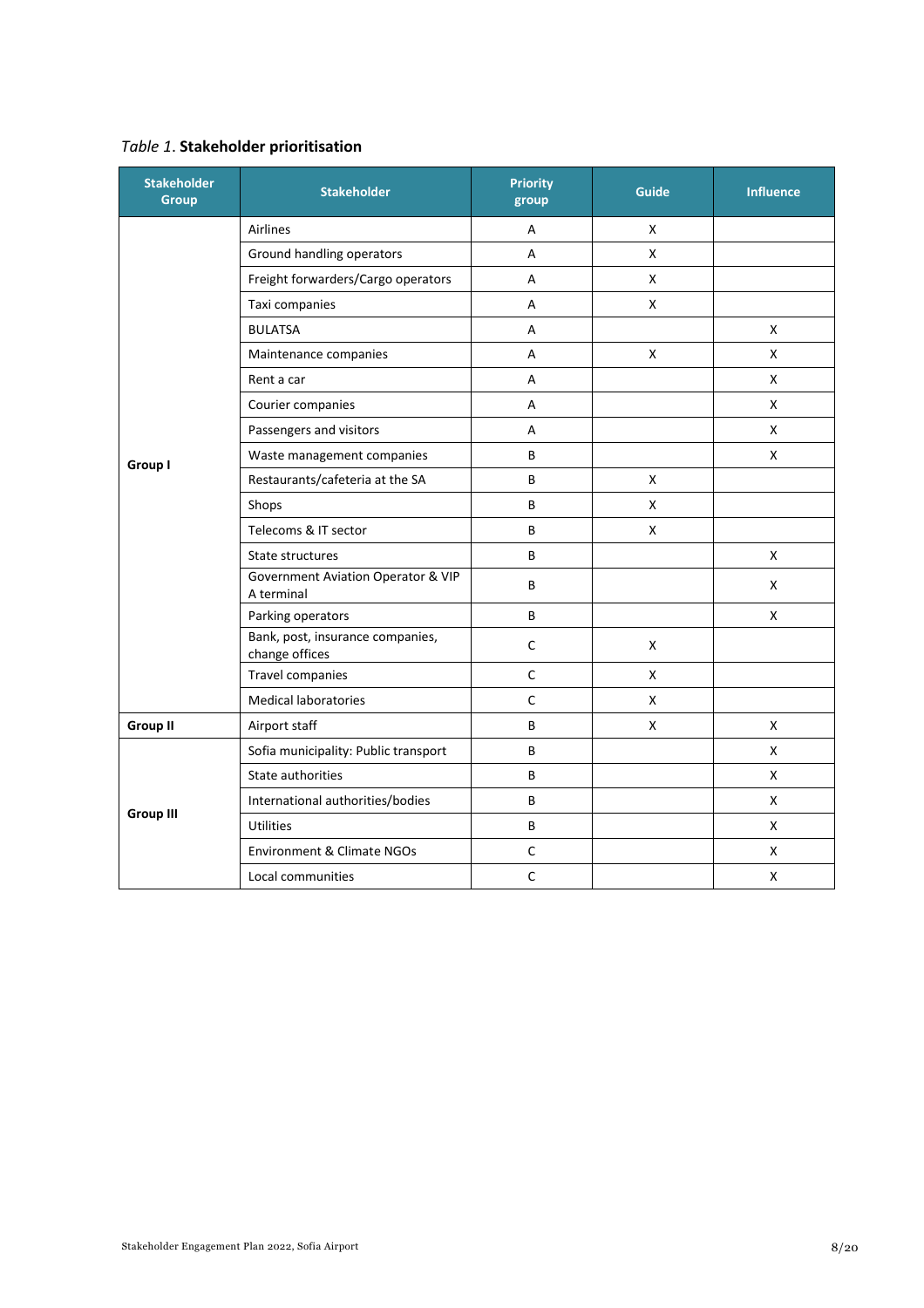# <span id="page-8-0"></span>5 Stakeholder Engagement Activities

## <span id="page-8-1"></span>5.1 Current situation

SOF Connect carries out an **ongoing dialogue with EUROCONTROL and ACI Europe** through regular meetings with the Collaborative Environmental Management (CEM) Council and the Airlines operators committee (AOC).

- **Collaborative Environmental Management (CEM) Council:** comprised of operating stakeholders involved in the management of aviation activities in a particular airport. The role of the Council is **to adopt a common environmental vision concerning aircraft operations.** CEM meetings were established in 2013 and take place since. Among the environmental impacts falling in the scope of CEM, **the communication with external stakeholders** (incl. providing support to the relevant national authorities and bodies), is also  $covered<sup>2</sup>$ .
- **Airline operators committee (AOC)**: AOC membership is limited to airlines operating scheduled flights to a particular airport. The role of the AOC is to **provide opportunities for dialogue**, education, advancement and improvement of all aspects of the airport operations **through meetings, seminars, communications, publications and other programmes and activities.**
- Regular consultations with airport users on the levels of aircraft charges.

SOF Connect is certified for the highest degree by the International Airport Council (ACI World and ACI Europe) for implementing anti-epidemic measures in the COVID-19 conditions and ensuring a safe environment<sup>3</sup>. Hence, all activities and initiatives related to stakeholder engagement are at present carried out in accordance with the anti-epidemic measures for COVID-19.

**Currently, the carbon emissions reduction targets, reduction initiatives and performance are communicated by SOF Connect to the relevant internal and external stakeholders by:** 

- Sharing information on the corporate website, showing Sofia Airport's commitment to CO<sub>2</sub> emissions reduction and energy efficiency improvement. Information is uploaded both in the sections "[Ecology](https://sofia-airport.eu/about-us/ecology/)" and in section "[Certificates](https://sofia-airport.eu/about-us/certificates/)";
- Presenting banners in Terminal 2 that show the participation of SOF Connect in ACA Program;
- Broadcasting a video about ACA program provided by ACI EUROPE from the advertising monitors of both terminals;

<sup>&</sup>lt;sup>2</sup> Terms of Reference of CEM Council, 3.0/10.01.2019

<sup>3</sup> <https://sofia-airport.eu/sofia-airport-certified-for-the-highest-degree-to-operate-in-coronavirus-conditions/>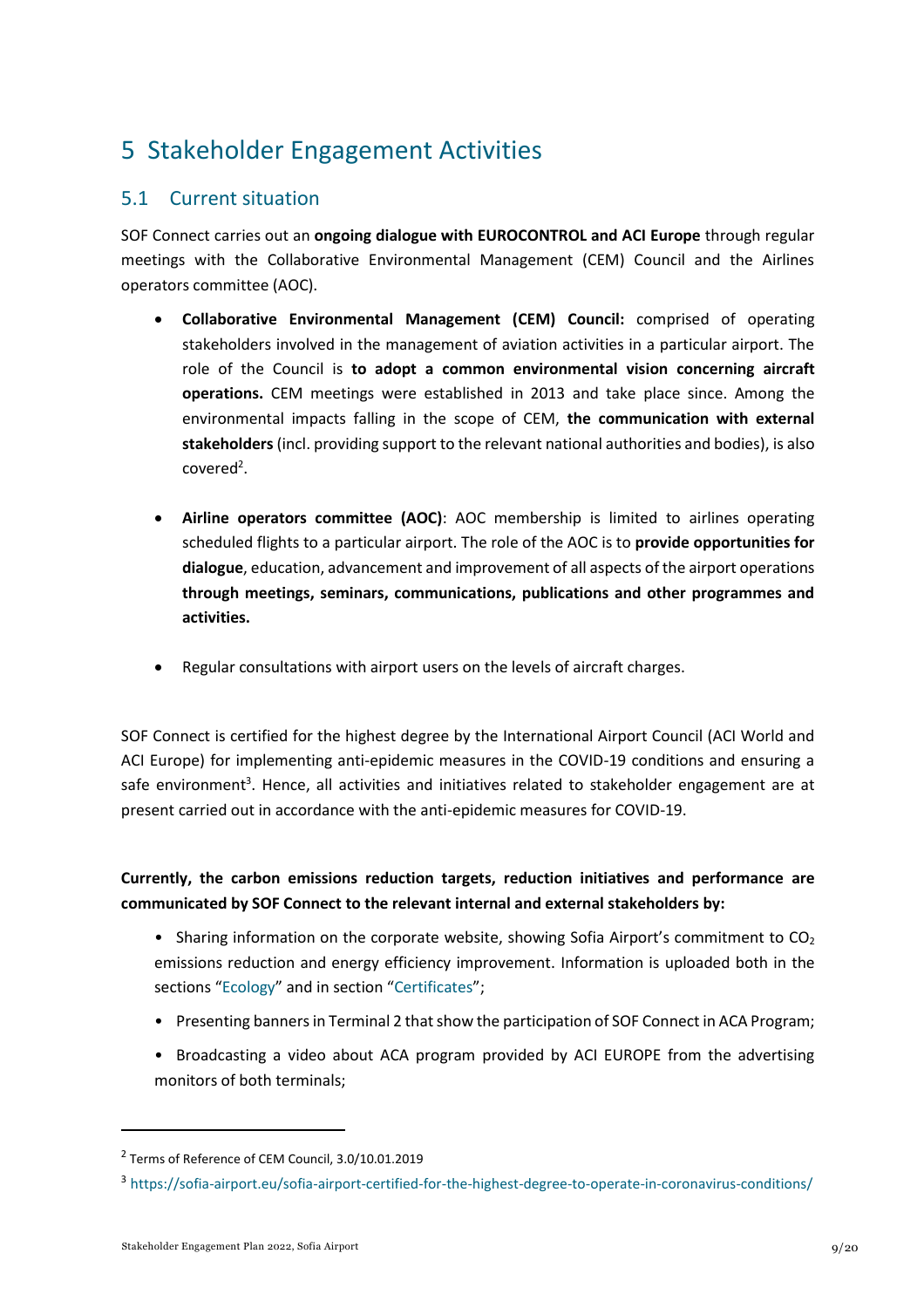• Providing a mechanism for providing feedback or proposals on improvements in energy efficiency by employees. A mailbox [\(CO2emissions@sof-connect.com\)](mailto:CO2emissions@sof-connect.com) was set up with the aim to: (1) provide relevant feedback, make proposals and share ideas related to GHG emissions reduction and energy efficiency improvement, (2) share knowledge from undergone trainings related to carbon emissions and energy efficiency;

• Providing information to the staff on the internal network of SOF Connect (intranet), where the documents of the Integrated Quality and Environmental Management System are placed, about GHG emissions from Sofia Airport operations for every past year – the results from inventory Scope 1 & 2; share of emissions by sources; tracking the progress in emissions reduction compared to the base year and comparison with the set target level in kg CO<sub>2</sub>e/PAX.

• Sharing information on social media [\(Facebook,](https://www.facebook.com/SOFIAirport/) [Instagram,](https://www.instagram.com/sofiaairport/) [Twitter,](https://twitter.com/sofiairport) [LinkedIn,](https://www.linkedin.com/company/sofia-airport/) YouTube [channel\)](https://www.youtube.com/channel/UCrSi7N7i9-TZmZ1vq-2dMDw/featured) that SOF Connect participates in the ACI EUROPE program for airport carbon accreditation, as well as posts related to carbon reduction initiatives..

## <span id="page-9-0"></span>5.2 Other stakeholder engagement measures

Next to the described above engagement activities, promoting the efforts of SOF Connect in CO<sub>2</sub> reduction, other activities are taking place, which could potentially incorporate the topic of carbon reduction and  $CO<sub>2</sub>$  emission prevention in future planned work with stakeholders. Such activities are:

- [Online portal for business partners:](https://sofia-airport.eu/business/rents-advertising/) for Airlines, Cargo, Ground handling, Procurement, etc;
- BULATSA and SOF Connect: Joint noise task force (Order No AC-020/29.12.2020 between BULATSA and SOF Connect);
- [Noise complaint online form;](https://www.sofia-airport.bg/en/content/noise-contact-form)
- [Passenger service](https://www.sofia-airport.bg/en/passengers/contact-us) via the call centre (24h per day), Airport and Tourist information desks, on-line form for passengers' comments and recommendations;
- [Guided tours](https://www.sofia-airport.bg/en/business/events) of the airport to make visible airport operations and services (e.g., airport cargo area, traffic control tower, aircraft overhaul facilities, etc.) and art events (e.g., exhibitions, live performances, interactive installations, charity events, etc.);
- Public: Section [Ecology](https://sofia-airport.eu/about-us/ecology/) on the company's website provides information about the current status of the environment in the vicinity of the airport;
- Incentives for SOF Connect employees (e.g., free public transport for employees);
- Free shuttle bus between T1 and T2 for passengers and employees.

# <span id="page-9-1"></span>6 Allocation of roles and responsibilities

As a part of the implemented Integrated Management System, in accordance with ISO 14001:2015 and ISO 9001:2015, since 2015 Sofia Airport have in place a procedure for taking inventory of carbon dioxide emissions. The Procedure sets the rights and responsibilities of the relevant structural units for GHG emissions management and carbon footprint calculation, the scope of emissions included and the method of calculation. An annex to the Procedure provides a means for self-assessment of progress in relation to energy efficiency and GHG emissions reduction.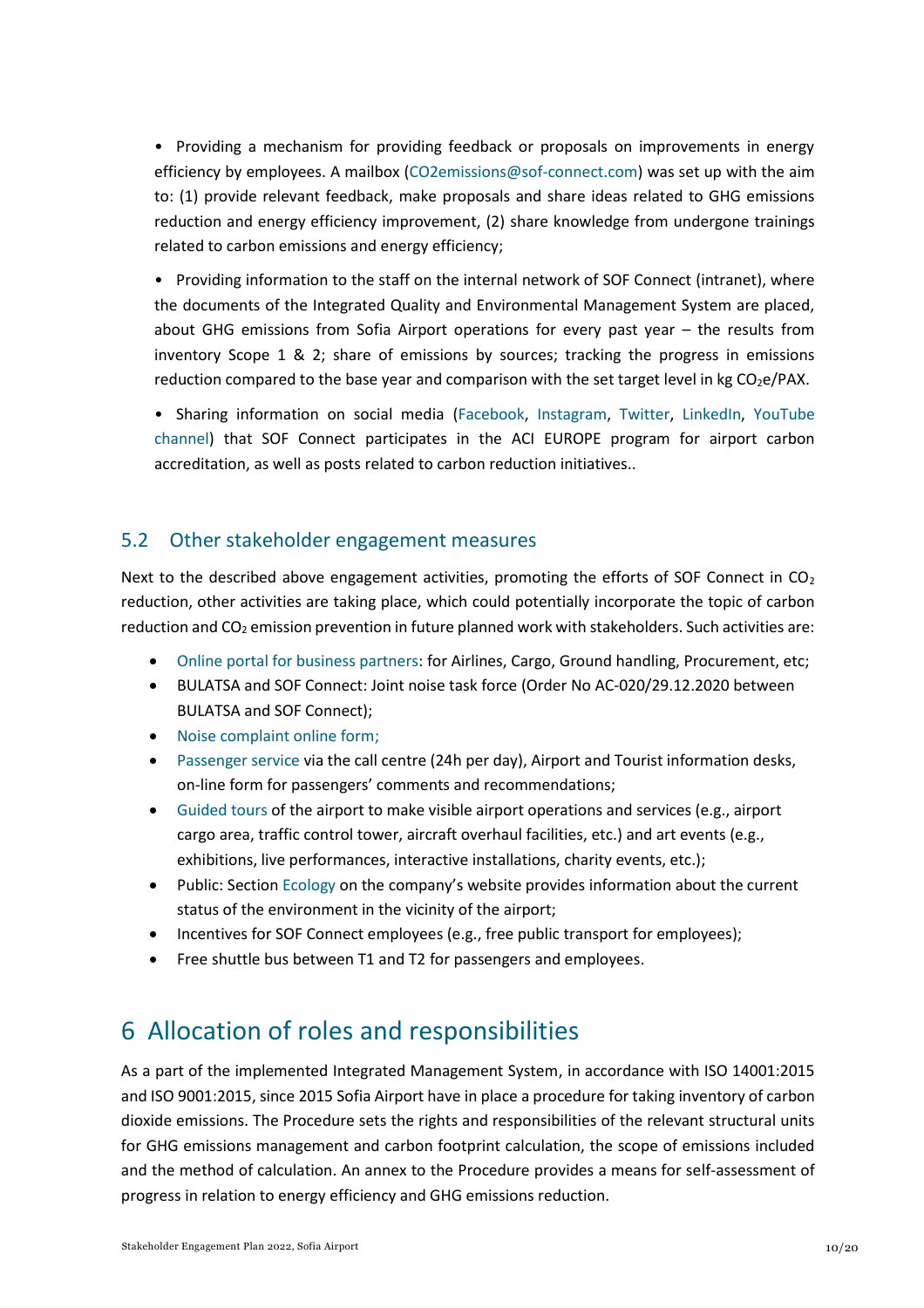The implementation of the SEP will be the responsibility of several units within SOF Connect (as outlined in 5.5. Implementation Plan), with a key role played by the **GHG Emissions Management Team**, which is also responsible for the implementation of the Carbon Management Plan.

The GHG Emissions Management Team currently holds regular meetings on GHG emissions management, and among others, its responsibilities also entail the development of internal and external marketing and communication measures to raise awareness to achieve higher energy efficiency and greenhouse gas savings (Carbon Management Plan 2017-2020, SA).

# <span id="page-10-0"></span>7 Evidence of engagement and outcomes

To manage the stakeholder engagement process efficiently and promote the SEP objectives, SOF Connect will use different channels and engagement tools for sharing information with stakeholders, while at the same time adopting an individual engagement approach depending on the type of the stakeholder and their possible commitment and contribution to the objectives for carbon emissions reduction at SOF Connect. The benefit for this approach would lead to maximizing the effect of the implemented carbon management actions.

Below is a non-exhaustive list of the means of stakeholder engagement:

#### ▪ **Communication Channels**

- o Website
- o Social media
- o Emails
- o Phone line
- **Ways of commitment and activation**
	- o Information materials
	- o Awareness campaigns
	- o Consultations
	- o Trainings
	- o Workgroups & meetings internal & external (e.g. CEM and AOC meetings)
	- o Site visits & Audits
	- o Surveys
	- o Webinars
	- o Workshops

Specifically, the following types of activities have been identified as having the greatest potential for achieving stakeholder understanding, engagement and activation:

> o **Awareness campaigns** for internal and external stakeholders (carbon management initiatives and incentives, energy efficiency measures, reducing energy consumption, changing behaviors, etc.); e.g., development of internal marketing and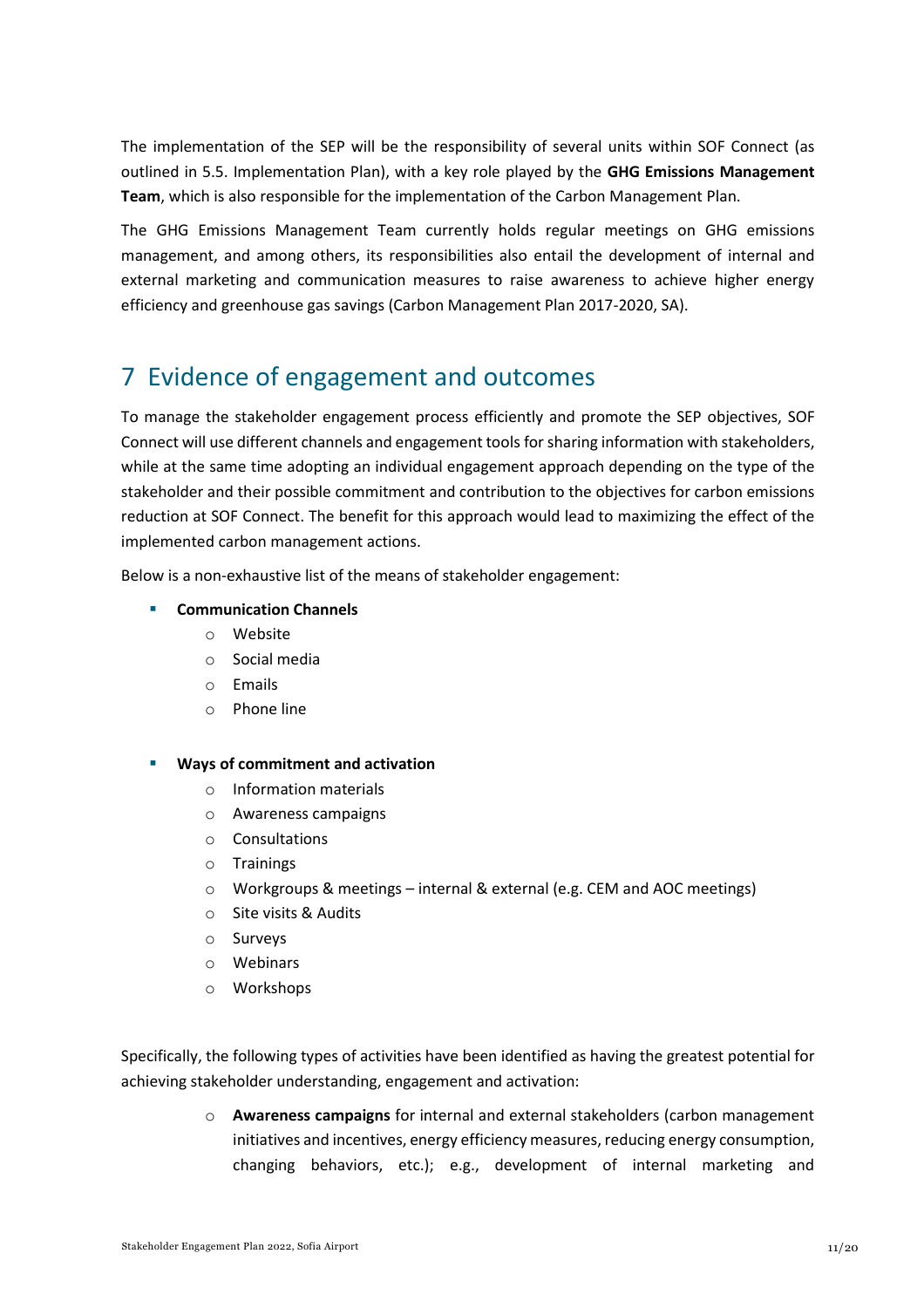communication materials to raise awareness for energy efficiency among employees, customers and passengers.

- o **Trainings** for internal and external stakeholders (practical carbon management actions and advice within the operational activities of the staff and third-party employees); e.g., Internal training for the Heads of departments to build up internal capacity to perform dedicated energy efficiency training for employees and to improve the environmental culture within SOF Connect.
- o **Interactive sessions and forums**, involving SOF Connect teams and divisions, as well as priority external stakeholders (raising key issues; setting, implementing and monitoring of key activities; communicating SOF Connect policies and objectives on carbon management);
- o **Incentives** to encourage good practices for the employees;
- o **Carbon management and energy efficiency clauses** to be introduced into thirdparty contracts;
- o **Building strategic partnerships** for the implementation of joint activities and raising awareness among key stakeholders and the general public;
- o Other communication and activation activities, as described in section [8](#page-12-0) [Implementation](#page-12-0) Plan.

Stakeholder engagement activities will be justified by outputs and evidence that include the establishment of working groups, the conduct of trainings, webinars and awareness campaigns, the dissemination of communication materials, establishing partnerships, joint initiatives and other foreseen targeted activities. These are to be supported by the relevant actions (incl. procedures, documentation and materials), initiated and monitored by the responsible teams and divisions.

**All foreseen engagement activities, outcomes and evidence of engagement and their respective target groups and responsible teams are presented in section [8.](#page-12-0) [Implementation](#page-12-0) Plan.**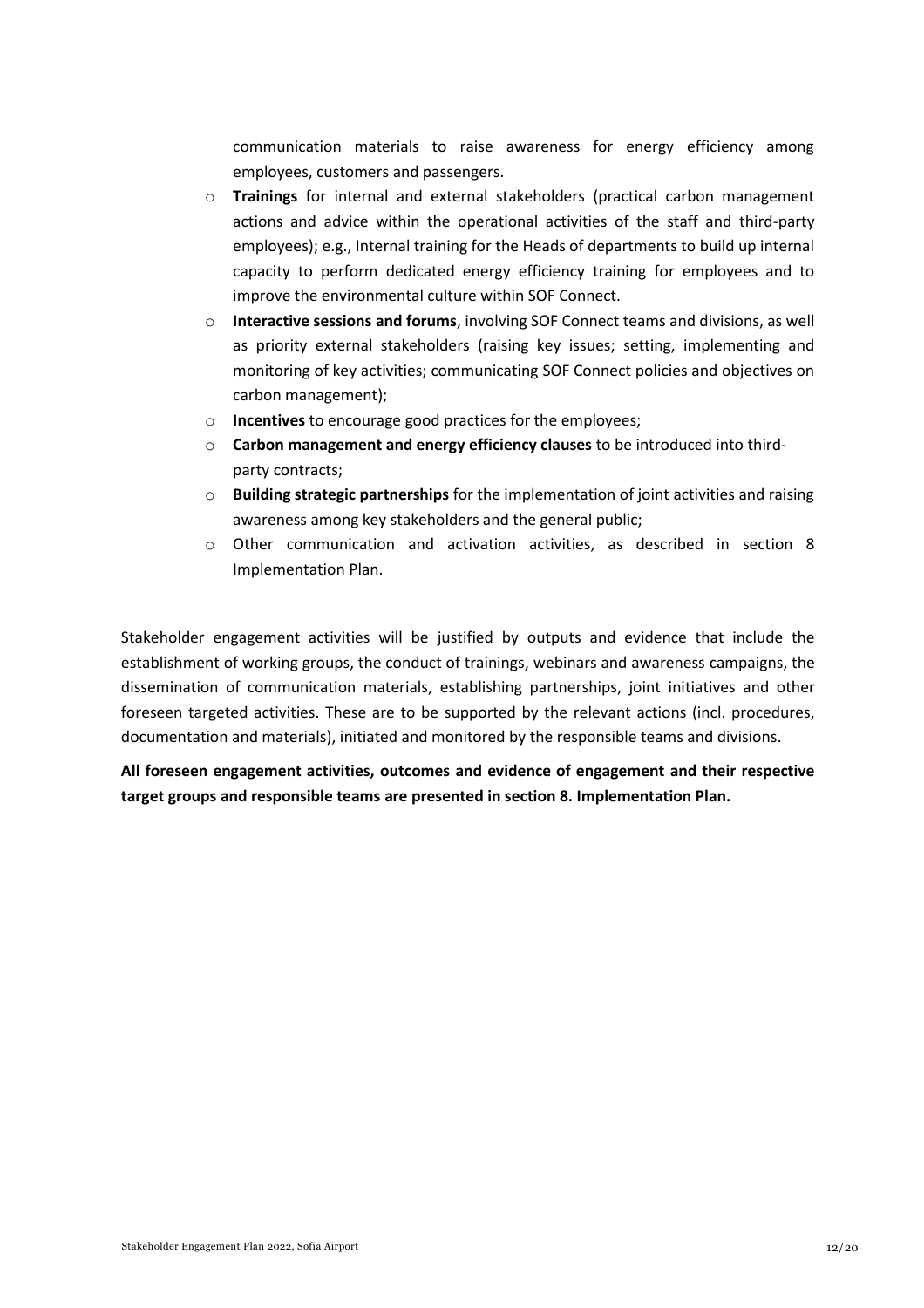# 8 Implementation Plan

Based on the stakeholder's prioritisation and the assessment of possible engagement approaches, an implementation plan including proposed actions and timings has been developed.

<span id="page-12-0"></span>

|                | <b>Implementation Plan</b>                                                                                                                                                              |                                                                                                      |                                                 |                                                            |                                                |                                                                                                                  |
|----------------|-----------------------------------------------------------------------------------------------------------------------------------------------------------------------------------------|------------------------------------------------------------------------------------------------------|-------------------------------------------------|------------------------------------------------------------|------------------------------------------------|------------------------------------------------------------------------------------------------------------------|
| <b>No</b>      | <b>WHAT</b><br>/Action/                                                                                                                                                                 | <b>HOW</b><br>/Way of engagement/                                                                    | <b>WHO</b><br>/Targeted<br>stakeholders/        | <b>WHEN</b><br>/Timing and<br>Frequency/                   | <b>Responsible</b>                             | <b>Evidence of engagement</b><br>and outcomes                                                                    |
|                | Establishing of a working group to monitor the<br>implementation of SEP                                                                                                                 | Workgroup<br><b>Meetings</b>                                                                         | <b>Employees</b>                                | March 2022                                                 | <b>GHG Emissions</b><br>Management Team        | Established group/team                                                                                           |
| 2              | Effective functioning of CEM - CEM Council meetings,<br>implementing and monitoring of key performance<br>objectives                                                                    | Meetings, information<br>materials, presentations                                                    | <b>CEM</b> members                              | Ongoing dialogue;<br>Regular meetings as<br>per ToR of CEM | CEM management                                 | Minutes of meetings;<br>Presentations                                                                            |
| $\overline{3}$ | "Train the trainers" initiative - capacity building within<br>SOF Connect team for providing carbon management<br>trainings internally and to third parties                             | Trainings, webinars,<br>workshops, consultations                                                     | Head of operational<br>Departments              | October 2022                                               | <b>GHG Emissions</b><br><b>Management Team</b> | Number of trainings;<br>Number of trained<br>employees                                                           |
| $\overline{4}$ | Development of internal and external marketing and<br>communication materials to raise stakeholders'<br>awareness for energy efficiency and SOF Connect efforts on<br>carbon management | Information materials,<br>website, social media                                                      | All groups of<br>stakeholders                   | $2022+$<br>Annually (March)                                | <b>GHG Emissions</b><br><b>Management Team</b> | Number of SH reached<br>with information<br>materials; Developed<br>brochures and other<br>information materials |
| 5              | Sharing to third parties airport policies and targets to<br>reduce emissions                                                                                                            | Meetings,<br>Information materials,<br>Webinars, presentations                                       | GH operators,<br>tenants, key<br>partners, etc. | $2022+$<br>Annually (March)                                | <b>GHG Emissions</b><br><b>Management Team</b> | Number of stakeholders<br>reached;<br>Minutes of meetings;<br>Presentations                                      |
| 6              | Awareness campaigns (e.g., on efficient use of airport<br>premises regarding electricity, water use, heating/cooling,<br>and waste)                                                     | Surveys, information<br>materials (e.g. stickers,<br>videos, signboards, etc.) at<br>the SA premises | Passengers, visitors,<br>tenants, etc.          | $2022+$                                                    | <b>GHG Emissions</b><br><b>Management Team</b> | Carried out survey;<br>Carried out awareness<br>campaigns                                                        |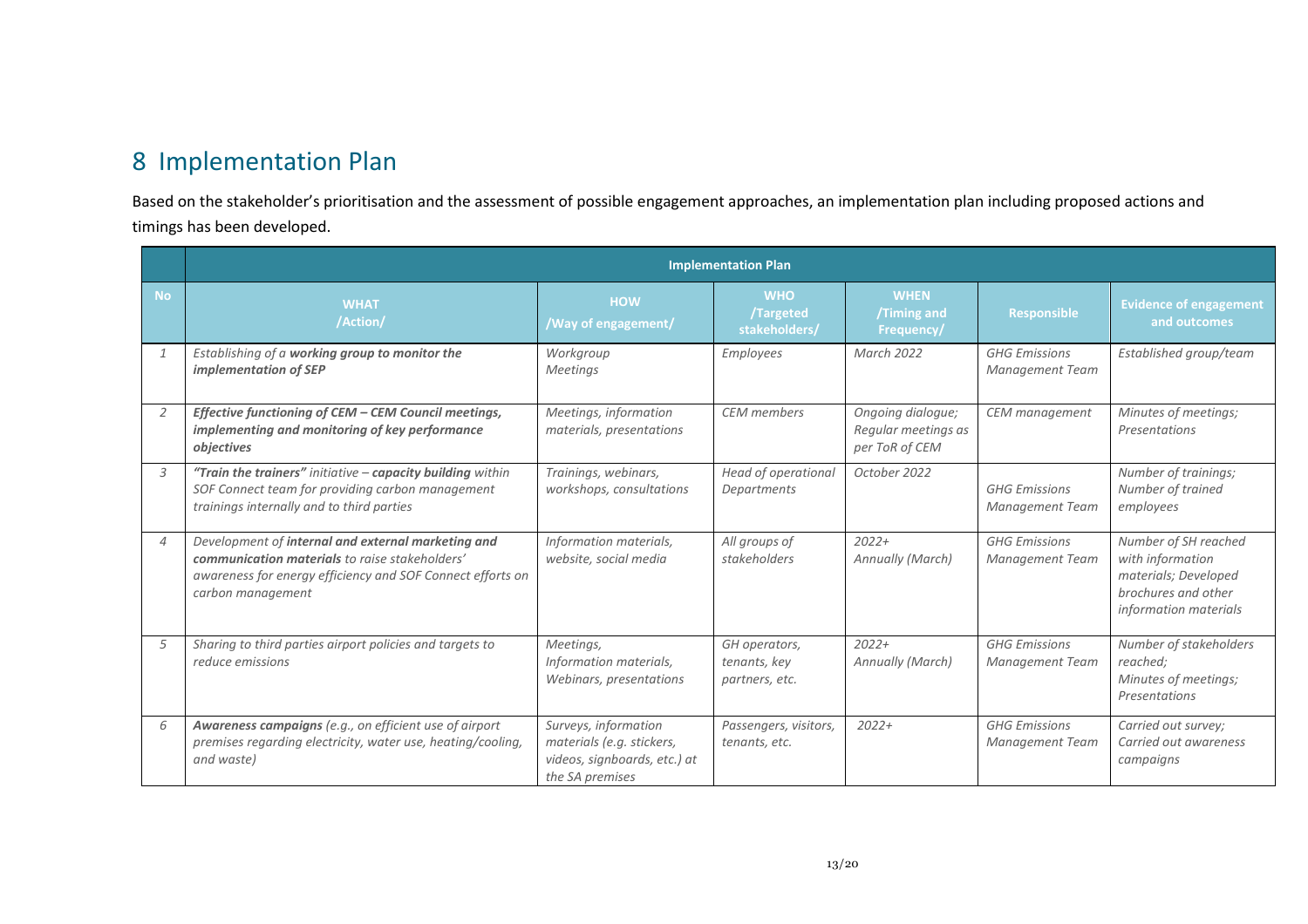|    | Joint carbon positive initiatives with airport service<br>providers (e.g., joint recycling initiatives, joint maintenance<br>actions that improve infrastructure use, etc.)                                                   | Workgroup<br>Meetings; Awareness<br>campaigns | Airport service<br>providers                                             | $2022+$           | <b>GHG Emissions</b><br>Management Team                                       | Carried out a joint<br>initiative                                      |
|----|-------------------------------------------------------------------------------------------------------------------------------------------------------------------------------------------------------------------------------|-----------------------------------------------|--------------------------------------------------------------------------|-------------------|-------------------------------------------------------------------------------|------------------------------------------------------------------------|
| 8  | Including CO <sub>2</sub> -reduction clauses in third-party contracts<br>(e.g. tenants to use energy efficient equipment; specific<br>CO <sub>2</sub> targets included, etc.)                                                 | Workgroup<br>Meetings, consultations          | Stakeholders that<br>could be quided<br>(Table 1)                        | 2022 onwards      | Legal / Procurement<br>department;<br><b>GHG Emissions</b><br>Management Team | Number of concluded<br>contracts with a $CO_{2}$ -<br>reduction clause |
| 9  | Provide incentives (e.g., for employees using the public<br>transport instead of their cars)                                                                                                                                  | Awareness campaign, social<br>benefits        | <b>Employees</b>                                                         | <b>March 2023</b> | <b>GHG Emissions</b><br><b>Management Team</b>                                | Number of incentivized<br>employees                                    |
| 10 | Provide opportunity to collect stakeholders' feedback on<br>SOF Connect carbon management objectives and<br>outcomes (e.g. at the airport premises, on the website, via<br>app, etc.)                                         | Survey, website, email, app,<br>etc.          | Passengers,<br>employees, airport<br>service providers,<br>etc.          | <b>March 2023</b> | <b>GHG Emissions</b><br><b>Management Team</b>                                | Number of collected<br>feedback                                        |
| 11 | Partnership with airport service providers and other<br>external stakeholders (e.g. taxis, public transport) to place<br>information brochures about SOF Connect carbon<br>emission efforts                                   | Information materials                         | Stakeholders that<br>could be both<br>quided and<br>influenced (Table 1) | December 2023+    | <b>GHG Emissions</b><br><b>Management Team</b>                                | Number of developed<br>partnerships;<br>Number of meetings             |
| 12 | Building strategic partnerships with key stakeholders<br>(e.g., GHO, taxi and courier companies, airport hotel<br>shuttles, public transport, Sofia municipality, etc.) to<br>implement joint emissions reduction initiatives | Workgroup<br>Meetings                         | Stakeholders that<br>could be both<br>quided and<br>influenced (Table 1) | June 2023         | <b>SOF Connect</b><br>Management                                              | Number of developed<br>partnerships;<br>Number of meetings             |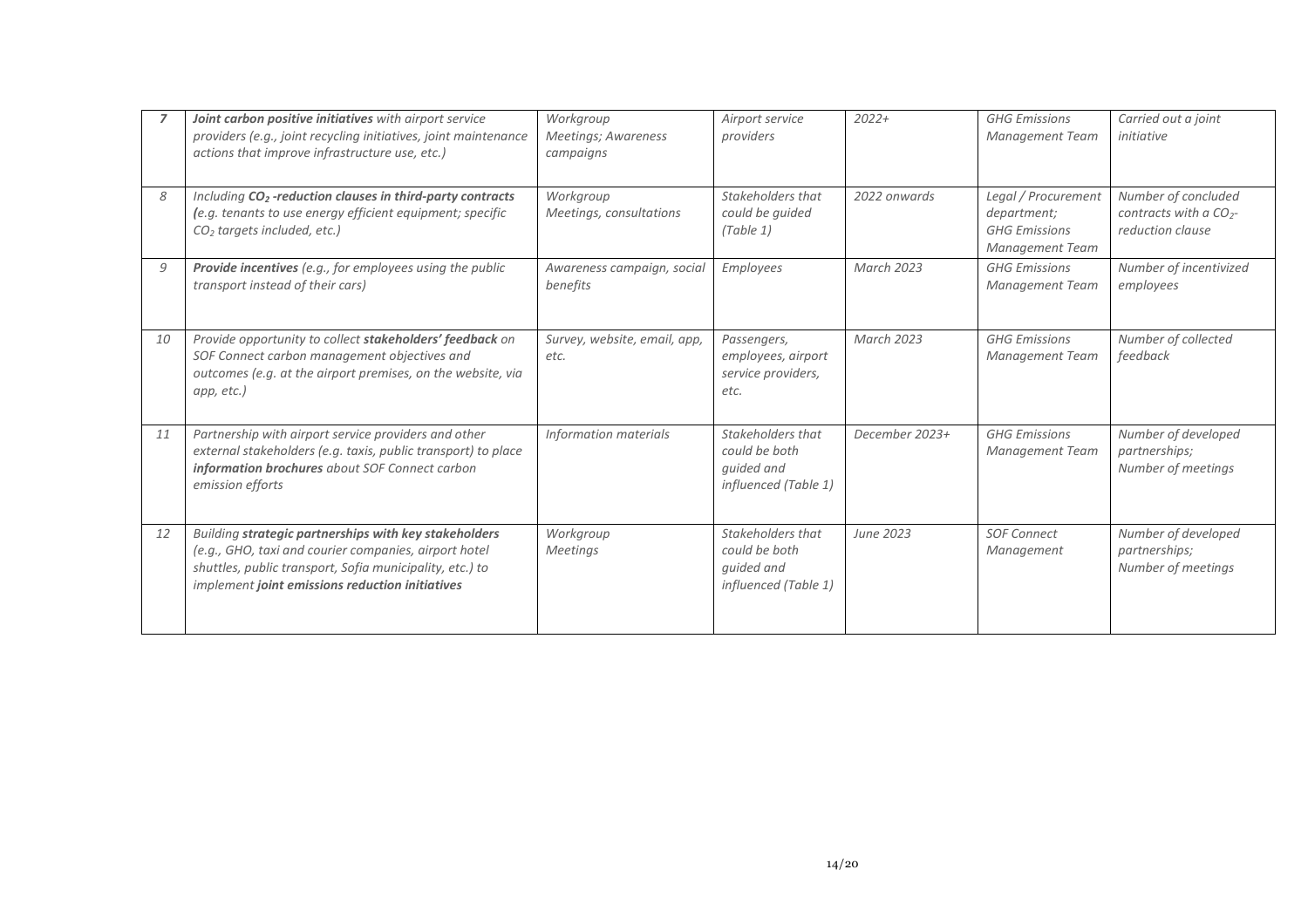# <span id="page-14-0"></span>9 Monitoring and SEP update

The SEP will be revised in full at least every three years. However, as the plan is envisaged to be a **live document**, if there are any structural changes or other external factors (e.g., new stakeholders are identified, a new internal document issued, etc.) that may influence the implementation of the plan, the SEP will be updated in a shorter period. This is to ensure a continuous improvement of the stakeholder engagement process throughout.

The responsible body for the SEP implementation will be a **dedicated working group**, in particular the GHG Emissions Management Team which will ensure that the planned measures and actions are implemented on time and the outcomes are supported by the body of evidence [\(8. Implementation](#page-12-0) [Plan\)](#page-12-0). Experts from other SOF Connect teams and divisions may be involved in the implementation of the plan at the discretion of the GHG Emissions Management Team as part of the working group. Other communications are to be found in the CMP Communication Plan (Annex I to the updated CMP).

**Target setting and identification of specific actions** under the Implementation Plan will take place at the end of the second quarter of the year preceding the implementation of the measures. The **progress of SEP implementation and the achieved outcomes** will be presented twice a year within the regular AOC meetings and once a year within the regular CEM meetings.

| <b>Activity</b>                                                                                              | <b>Way of execution</b>                                                                                                                       | <b>Regularity</b>                                                                          |  |
|--------------------------------------------------------------------------------------------------------------|-----------------------------------------------------------------------------------------------------------------------------------------------|--------------------------------------------------------------------------------------------|--|
| Target setting and action<br>plan for specific measures                                                      | Within CEM meetings                                                                                                                           | Once a year $(Q2)$ , in the<br>year before the actual<br>implementation of the<br>measures |  |
| Monitoring and corrective<br>actions                                                                         | Within the regular working group<br>dedicated to monitoring SEP progress<br>/GHG Emissions Management Team and<br>other experts if necessary/ | Each quarter of the year,<br>which<br>the<br>during<br>measures<br>are<br>implemented      |  |
| <b>Implementation reports</b>                                                                                | Within AOC meetings<br>Within CEM meetings                                                                                                    | Twice a year<br>Once a year                                                                |  |
| <b>Communicating</b> with other<br>stakeholders to promote<br>of<br><b>SEP</b><br>progress<br>implementation | Through communication channels/ways<br>of activation, identified by the working<br>group                                                      | Once a year                                                                                |  |

**The work organization on the SEP implementation** is presented below: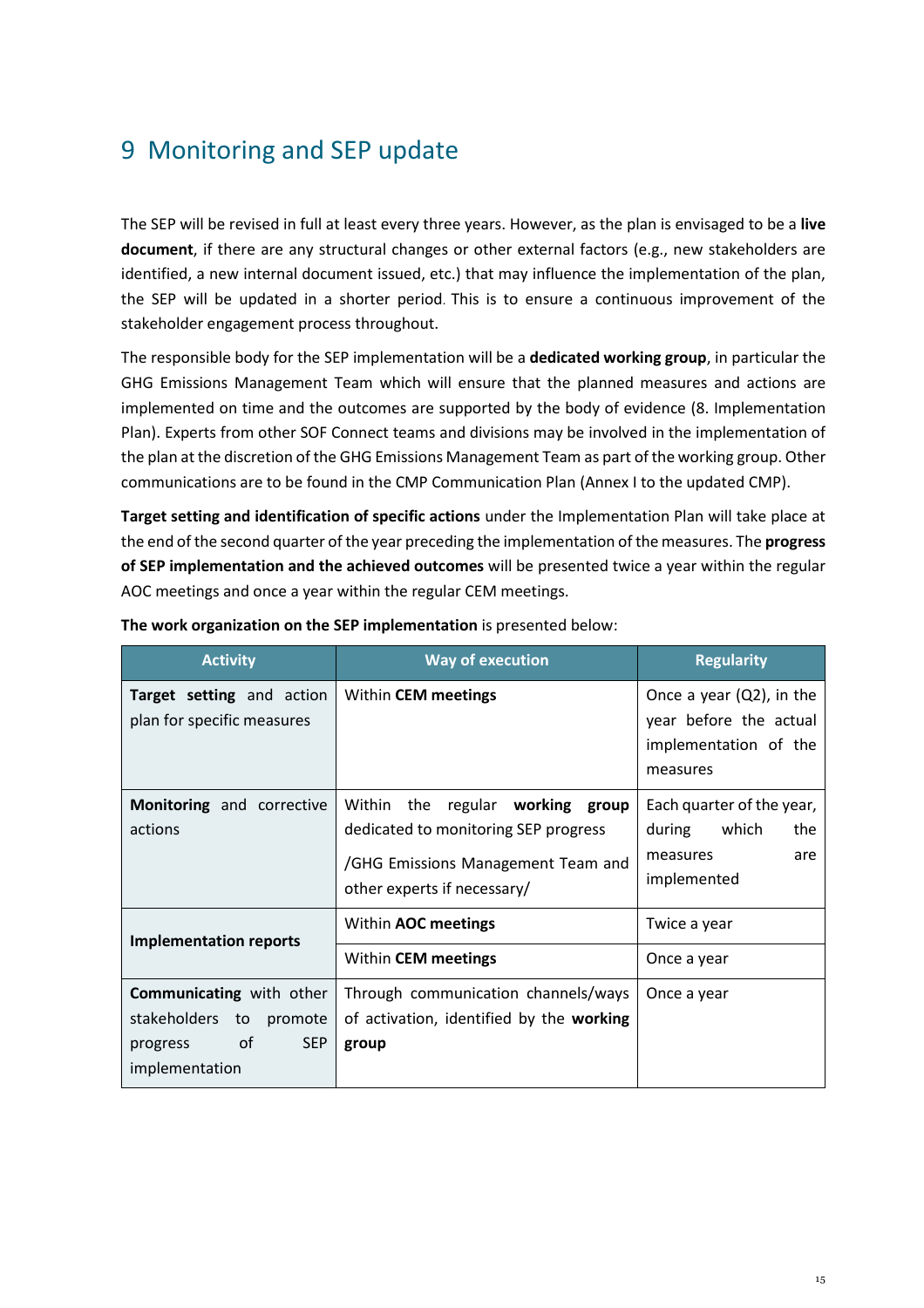# ANNEX I - STAKEHOLDERS

#### <span id="page-15-0"></span>**Group I: External Stakeholders 'on-site'**

- **1. Airline companies**
	- o Aegean Airlines
	- o AIR CORSICA
	- o Air France
	- o Air Serbia
	- o AlItalia
	- o ALK JSC
	- o Austrian Airlines
	- o BH Air
	- o British Airways
	- o Bulgaria Air
	- o EASY JET EUROPE GMBH
	- o Easyjet Airline
	- o EL AL Israel Airlines
	- o European Air Charter
	- o Eurowings
	- o Flydubai
	- o GULLIVAIR
	- o Israir Airlines and Tourism
	- o Jet2.com
	- o LOT Polish Airlines
	- o Lufthansa
	- o Qatar Airways
	- o Rossiya Airlines
	- o Ryanair
	- o SunExpress
	- o Swiss Int.
	- o TAROM
	- o Turkish Airlines
	- o Ural Airlines
	- o Wind Rose Aviation
	- o Wizz Air

#### **2. Airport service providers (Tenants)**

#### **\*Banks offices and change offices**

- o UBB AD Terminal 1 and 2
- o EUROBANK BULGARIA AD Terminal 1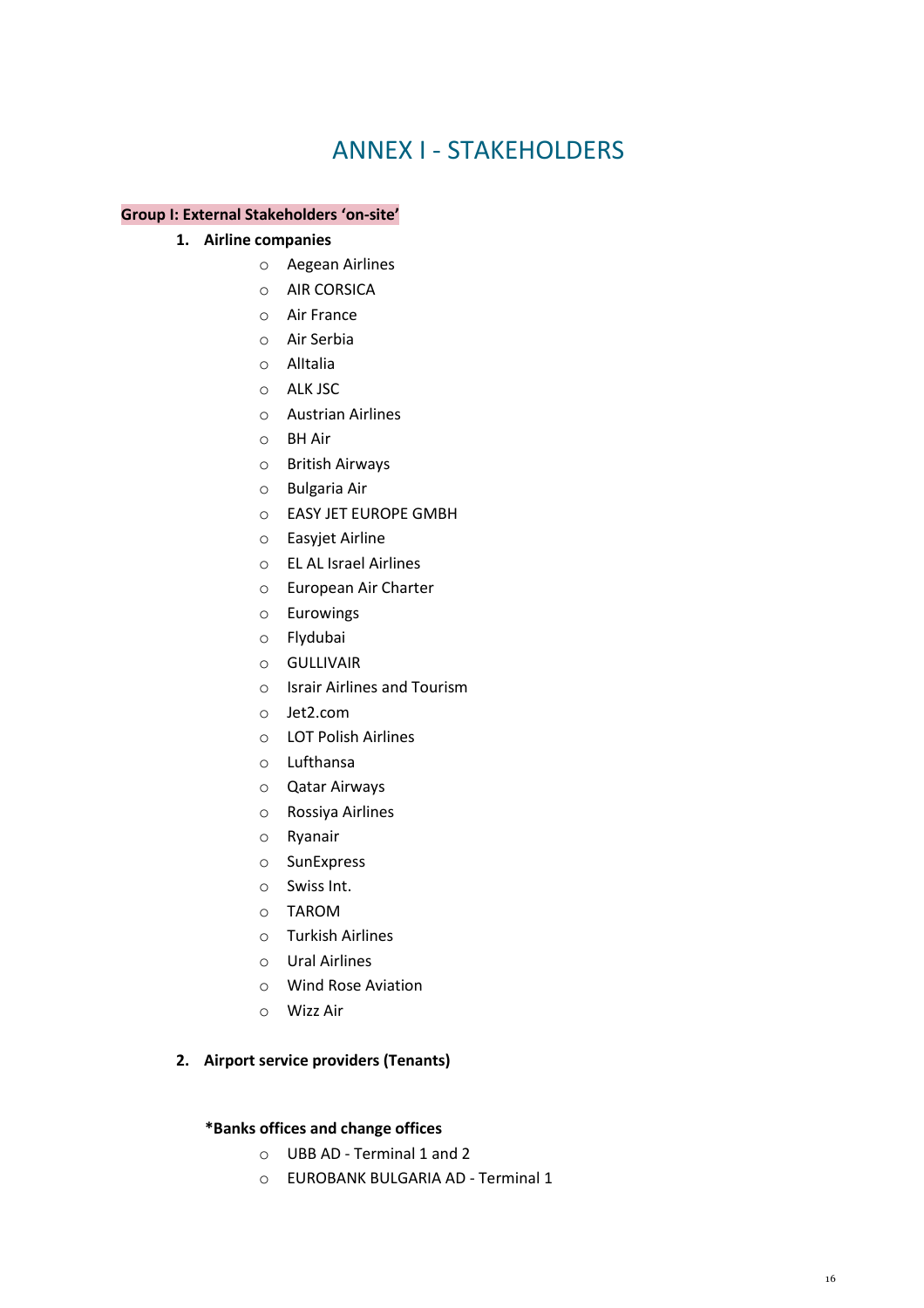o Global Finance Trade EOOD - Terminal 1 and 2

#### \* **Insurance companies**

- o BULSTRAD AD Terminal 1
- o ARMEETS INSURANCE & REINSURANCE COMPANY Terminal 2

#### \* **Medical laboratories**

o KANDILAROV

#### \* **Parking operators**

- o ARPIS OOD
- o PARK & FLY
- o PARK & TRAVEL

\* **Post office** - BULGARIAN POSTS EAD - Terminal 1 and 2

#### \* **Rent-a-car offices**

- o CHOICE RENT A CAR
- o TOP RENT-A-CAR
- o SIXT
- o AVIS /BUDGET
- o ENTERPRISE RENT A CAR BULGARIA
- o HERTZ
- o AVTOJET
- o EUROPCAR
- o MOTO PFOHE
- o EASYRENTBULGARIA
- o SURPRICE CAR RENTALS
- o ASTRECO RENT

#### \* **Restaurants/cafeteria/pubs at the SA**

- o DELI SANDWICH BAR
- o WORLD NEWS CAFÉ
- o SKY CAFÉ

#### \* **Shops at the SA**

- o SA TAX FREE & TRAVEL RETAIL
- o SA BUY/BYE SHOP
- o SA STOP/BUY SHOP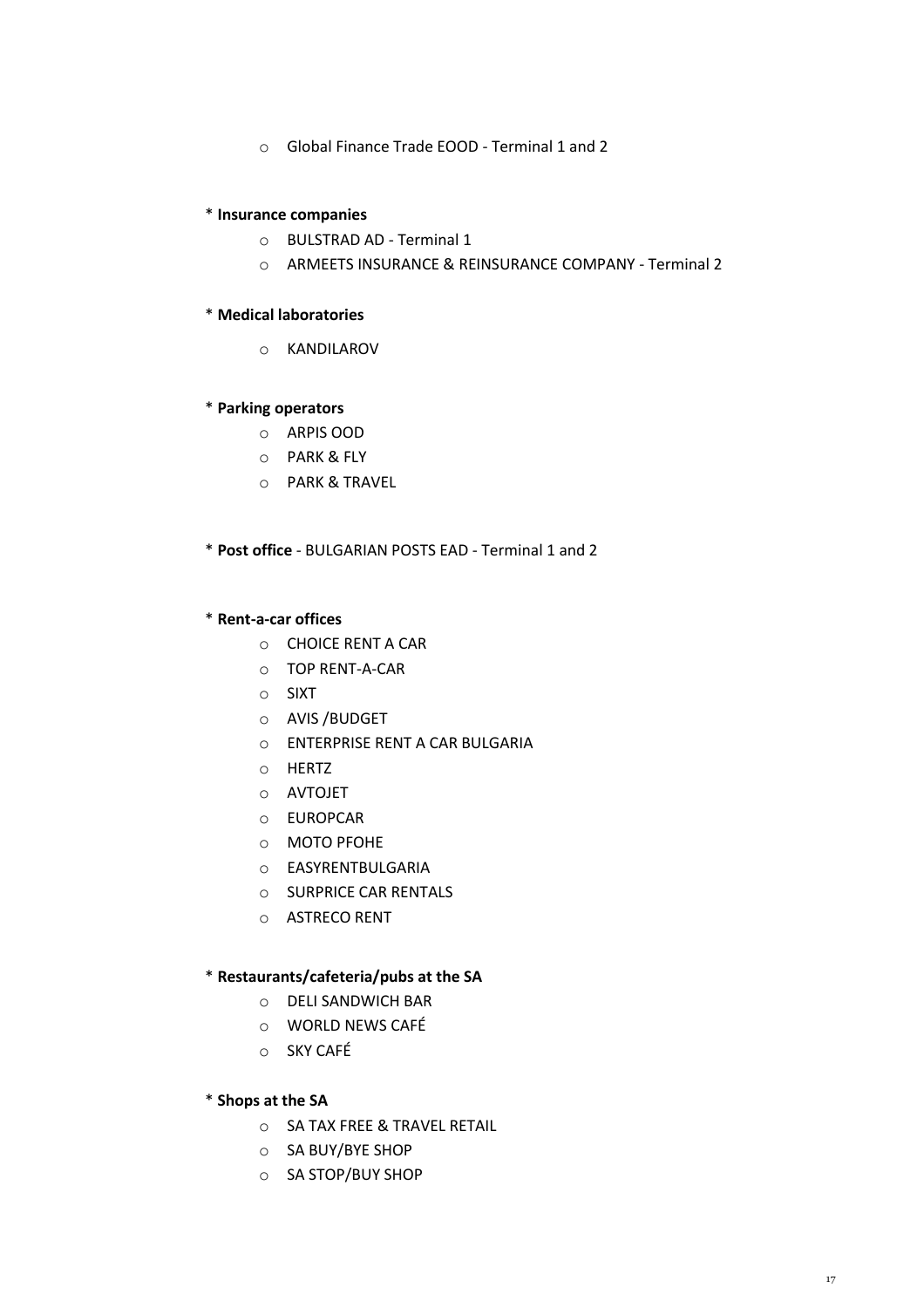- o SA SPIRIT OF BULGARIA
- o SHOPS SELLING BULGARIAN PRODUCTS
- o RELAY
- o BEAUTY Trade
- o Kaliman Karibe
- o Boriana 2007

#### **\* State structures**

- o Customs
- o Border police
- o State Veterinary Control
- o Phytosanitary Control
- o Sofia Regional Health Inspection
- o Food safety Agency

#### \* **Taxi company**/**ies**

- o OK Supertrans AD
- o Others

#### **\* Telecoms and IT sector**

- o BTK
- o A1
- o Yettel
- o Vivacom

#### \* **Travel companies**

o Aerotur MM

## **3. Bulgarian Air Traffic Services Authority (BULATSA) Sofia ATC Tower**

#### **4. Courier companies**

- DHL
- TNT

#### **5. Freight forwarders/Cargo operators**

- Aviation Services
- Bulgarian Posts
- Cargo Handling Services
- **6. Government Aviation Operator & VIP A terminal**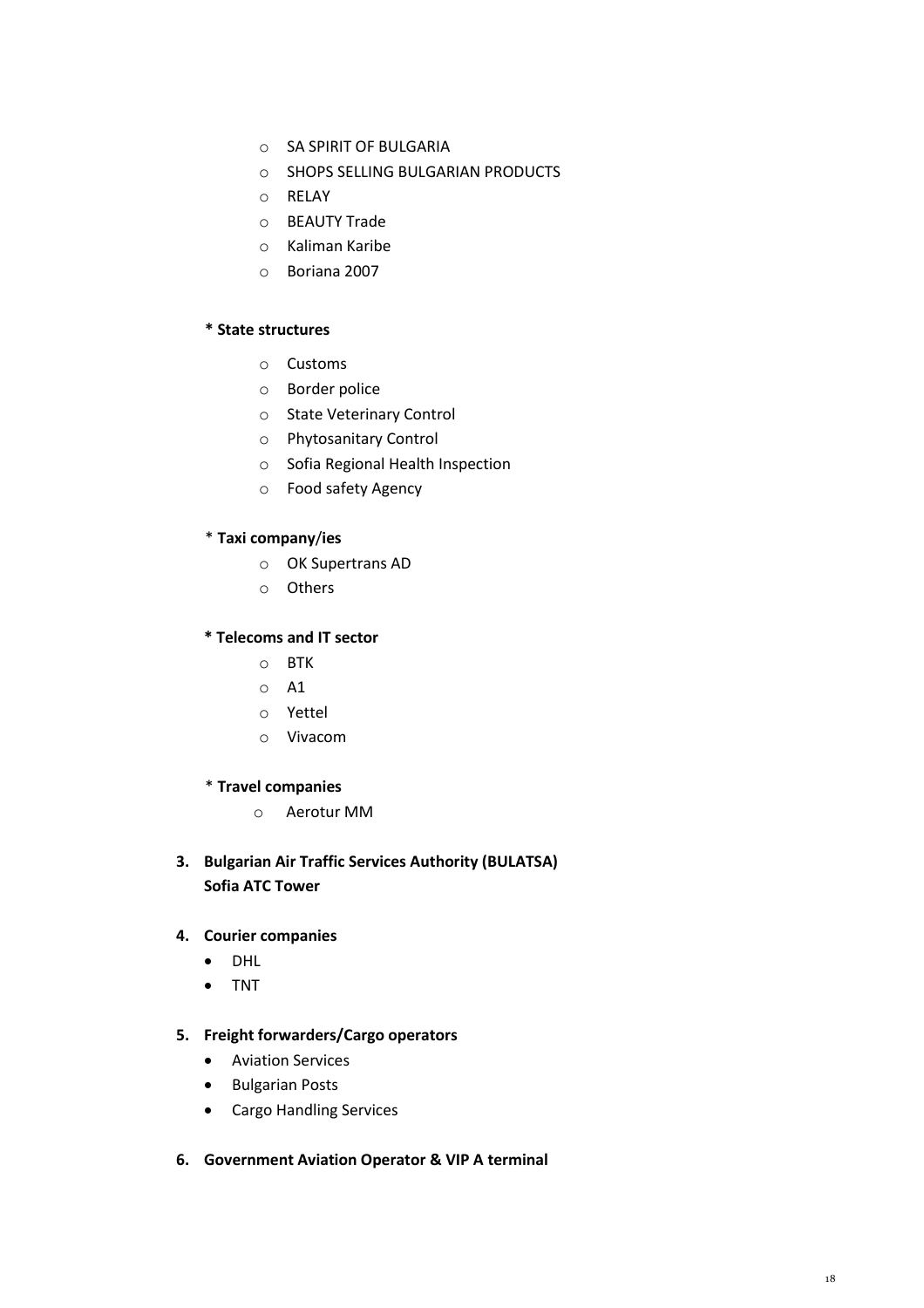#### **7. Ground handling operators**

- Swissport Bulgaria
- Goldair Handling Bulgaria
- LUKOIL Aviation Bulgaria

#### **8. Maintenance companies**

- Lufthansa Technic
- Global Maintenance
- Aero Technic
- Aviostart

#### **9. Passengers & Visitors**

#### **10. Waste management companies**

- Ecologica BG
- Unitrade BG
- Municipal waste companies

#### **Group II: Airport staff**

#### **\*Airport staff**

- o Airport Operations
- o Ambulance
- o Commercial
- o Finance
- o Fire Brigade
- o Fuels (staff engaged with quality, transportation, storage, etc.)
- o Ground Handling Services
- o Human Resources
- o Marketing
- o Procurement
- o Public Relations
- o Security
- o Supplies
- o The Aviation Training Centre providing internal training to SOF Connect's employees and third parties
- o Transportation
- o Other (staff for auditing, classified information, land assistance, road assistance, drivers, etc.)